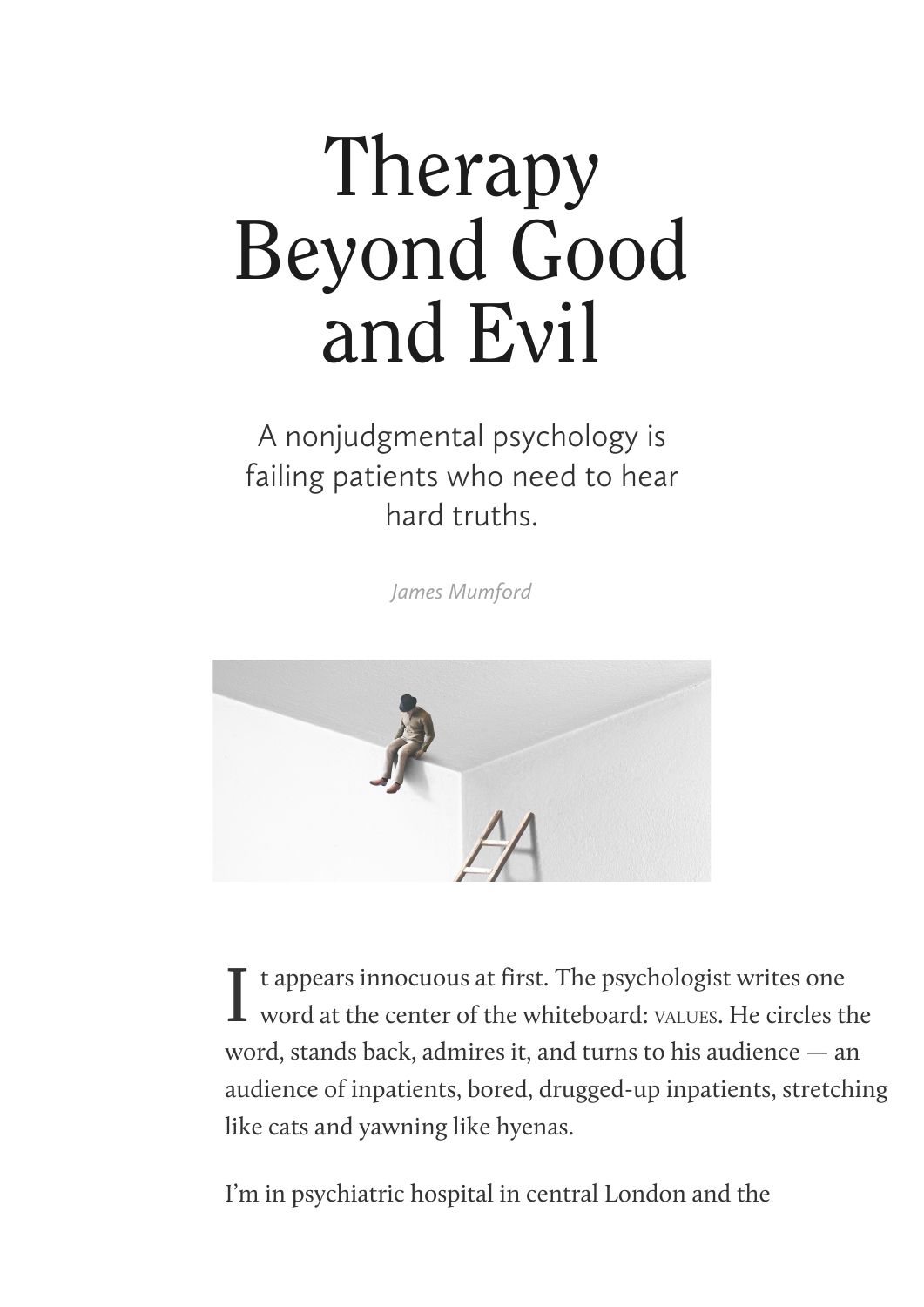psychologist is taking us through a "values-clarification exercise." I'm interested in what the psychologist has to say about values, because I used to teach ethics, at the University of Virginia. But now I'm the student, because I'm the patient. And I'm about to be given a strong dose of moral relativism. I'm about to be told that there are no objective values and, by implication, that good and evil are merely projections of our minds. This, apparently, is going to make me feel better.

"What does the word 'values' mean to people?" the psychologist begins. "What are some of our values?" Unfazed by an unresponsive group  $-$  a circle of depressives is not always the most forthcoming of audiences — the psychologist circulates a handout. It's a list, including the following words:

> SWIMMING **HONESTY** WEALTH HONOR SKIING

An odd jumble of hobbies and virtues, the psychologist asks us to circle the "values" we particularly identify with.

I find myself subjected to this because I have bipolar disorder: Bipolar II, to be precise. Not the most severe kind, no psychosis. As Saul Bellow wrote of Moses Herzog: "There were worse cripples around." I've always coveted the more dramatic kind: Bipolar I. It would make my world aesthetically more justified which makes me dubious about my moments of insanity. Maybe I was in my right mind after all. Maybe the naked dash around the city was a put-on, a bid for attention. All the more demeaning, and on police time.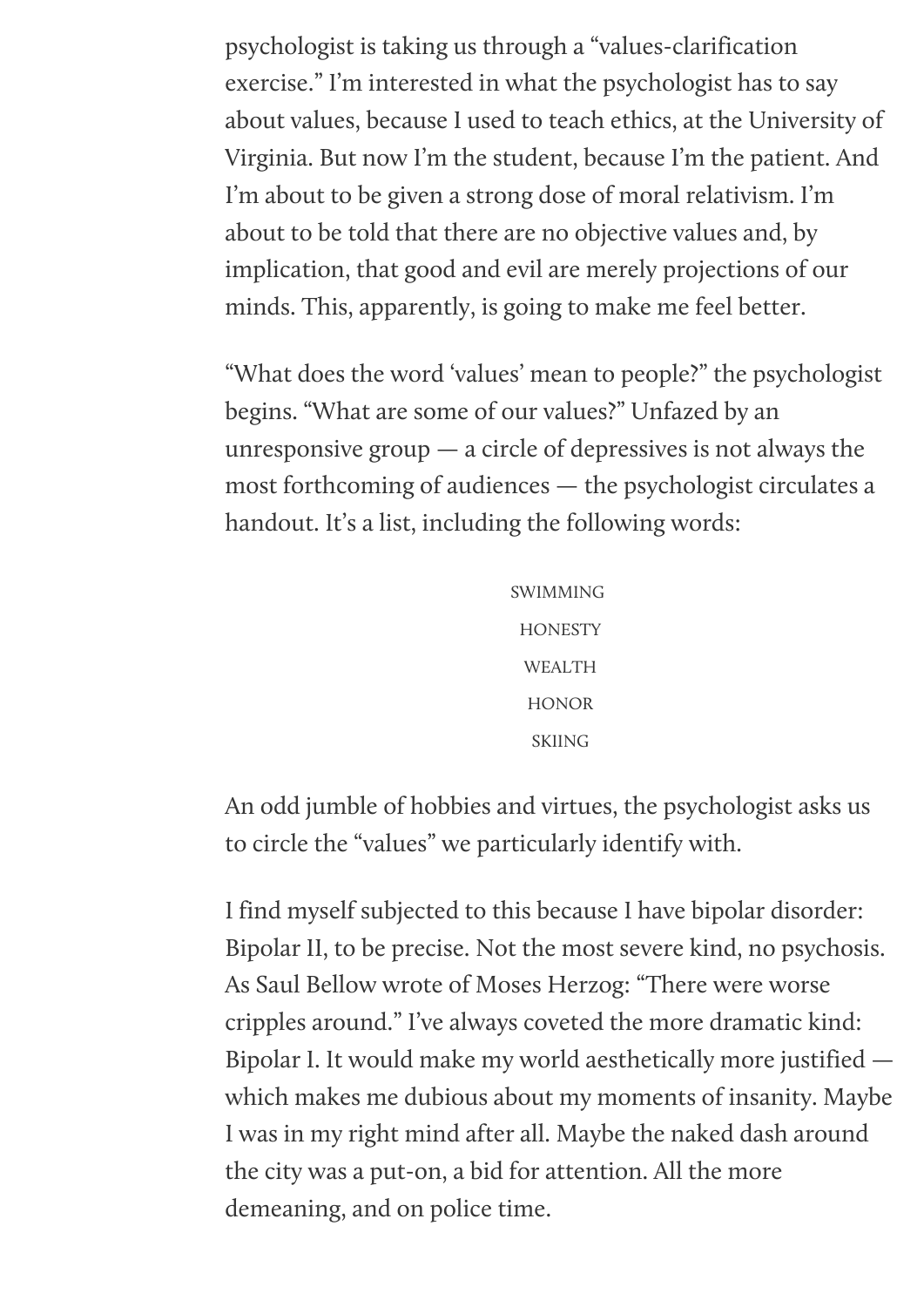Here the windows open only about four inches. My suitcase was carefully searched upon my arrival. Cables, chargers, razors: all had to be surrendered. There are no baths. They don't let you shut your door. (To wedge them open, towels have to be slung over the top corners of the doors.) How many ways of suicide have been attempted here? They must have worked most of them out by now.

I've been in an asylum before. I'm back now because I'm not really functioning, not *making it happen* — life, that is. It's proving too difficult for my family to manage. Emasculating, that. I'm sleeping all day, don't want to venture outside — the eternal silence of the infinite spaces terrifies me! — and too jittery even to be alone with my children. The medications I'm on — a cocktail of mood stabilizers, anti-psychotics, antidepressants, and stimulants — aren't doing their job. So, my psychiatrist wants me to be in a place where he can oversee changes in dosage, which often trigger turbulent changes in my mood.

I still feel like a fraud here, though. I don't have the backstory to justify the admission. My mood isn't *merited*. The problems have been petty, the reaction disproportionate. The grief languishes without a decent cause, without warrant. I lack the cue for passion others have.

In my first group therapy session, one young woman bravely opens up about having been raped. She hates herself "for being such a cliché," blaming herself for "freezing rather than fighting back." The next person tells of being sexually abused throughout her childhood. By comparison with this, my disappointment that my articles haven't been tweeted more seems preposterous.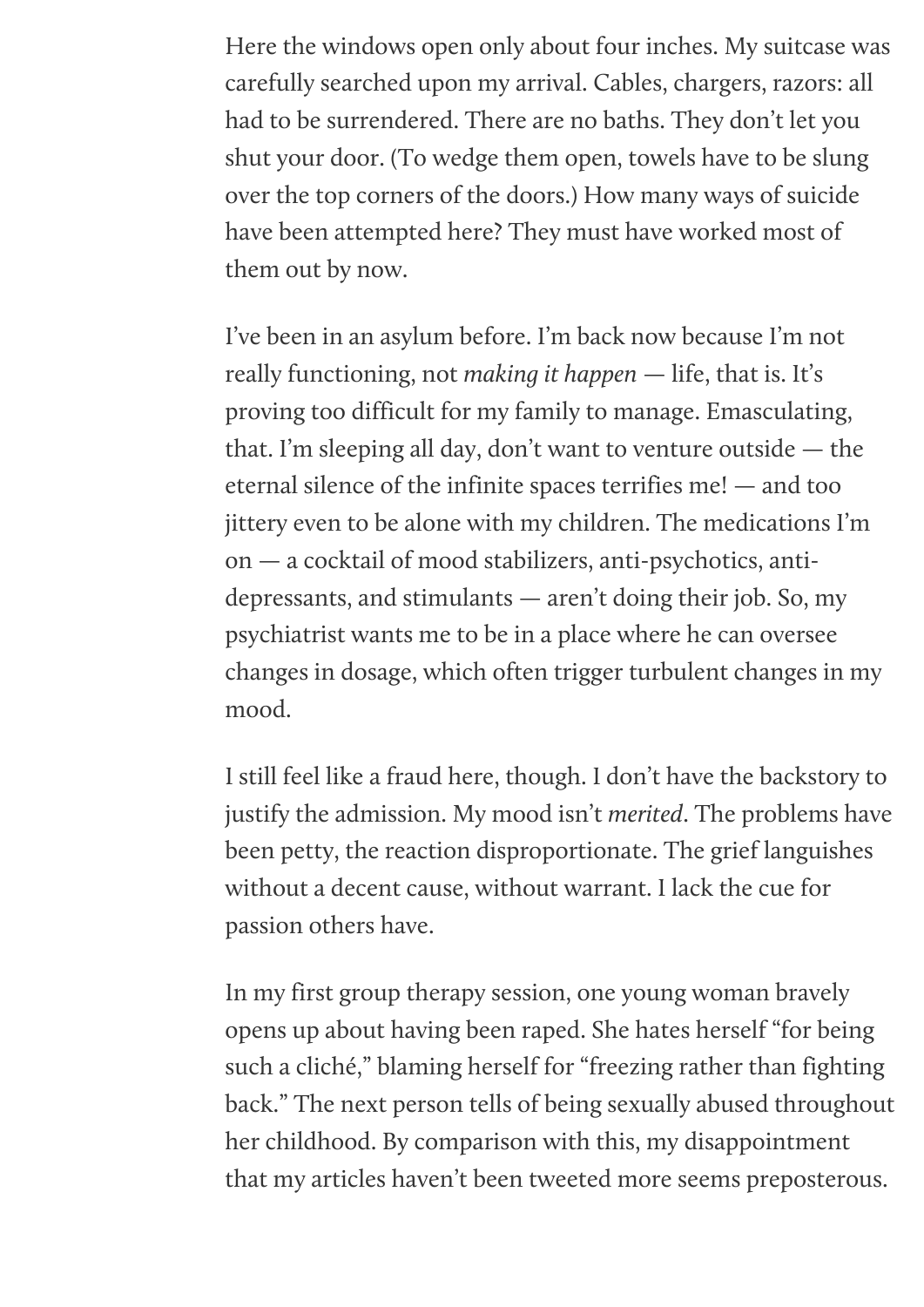This asylum, a particular favorite of mine, caters to all kinds. Some have been committed. Others, like me, have come voluntarily. Some need constant surveillance, a nurse following them round as they wander in drugged stupors the narrow corridors of this cramped, sprawling building in the middle of the city. There is a unit on the fourth floor for addicts, while a table in the canteen is reserved for those with eating disorders.

It's not that bad a place, really. It's far better than that asylum in the suburbs, where patients roamed the wards smoking spliffs with impunity. Here it's often quiet enough to forget where you are. You sit in what could be a motel, reading Hilary Mantel dispose of Henry VIII's next wife and listening (against the doctor's orders) to Radiohead. At other times, though, I can still hear screams from agitated patients rise above Thom Yorke's falsetto, reminding me that I am in the end holed up in what patients call "the loony bin."

I find myself in a lesson this morning because, for those of us who can sit still, whose depression isn't totally paralyzing and doesn't preclude every kind of engagement, the hospital offers a full program each day. This includes morning classes on a range of subjects — sleep, managing depression and anxiety, the fundamentals of cognitive behavioral therapy, and distress tolerance — and then afternoon group therapy sessions. The exhaustive and exhausting schedule is designed to keep patients busy. But it also reflects the institution's belief that restoration of health depends upon the marriage of psychiatric and therapeutic interventions. This place harbors the conviction that, beyond drugs, the patient also needs some psychology. Which is why I'm being inundated with ideas, theories, modalities, concepts, paradigms — and a conception of "values."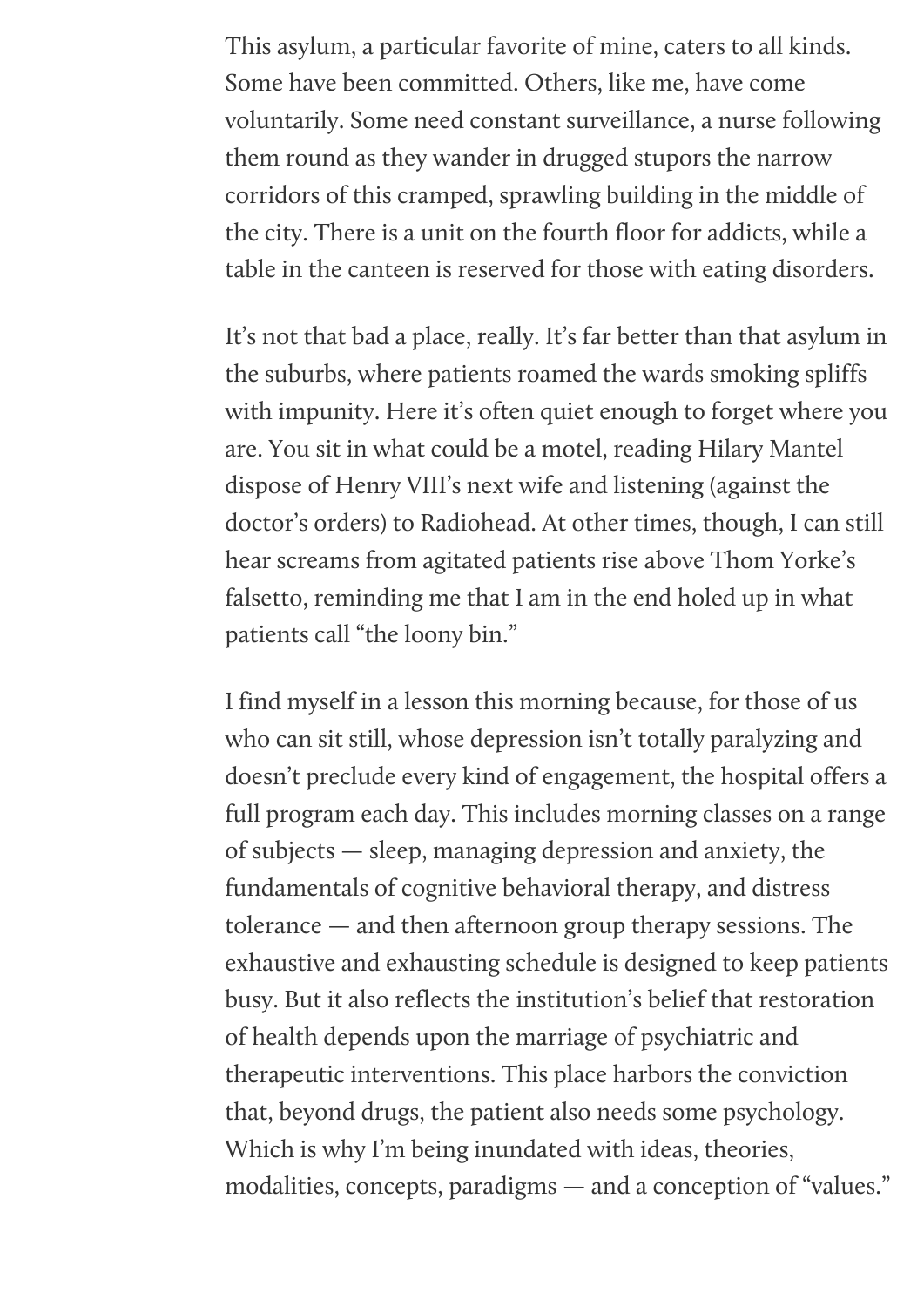P resented with the handout listing various values, we've been asked to circle the ones that resonate with us. Next, the psychologist, with a flourish, ventures an observation. Each of us, he says, has *different* values. What's more, we often *disagree* about our values. "So," he concludes, "values are subjective." And our recovery, our restoration to sanity, hinges upon our willingness to choose our own values. He lets us know that while morality "is externally imposed by society," it is imperative that *we* be the ones to pick which ideals, morals, judgments, precepts, and rules to live by.

Harmless, surely? Who would deny that it's vital that my values be ones I've properly signed up for rather than had simply foisted upon me — by my parents, my teachers, my culture? But this truism — that I will more likely be able to live out a set of values if I have consciously adopted them — doesn't exhaust the sense of what's being said. My psychologist is implying something more radical when he insists on the pivotal importance of choosing your own values. When he claims that "values are subjective," he is painting a picture of the world according to which the only values that exist are ones *we* have created. To say values are subjective is to say there is nothing independent of our own minds that answers to our talk of right and wrong. It is to say that our ethical beliefs do not track a reality which is "there anyway." According to his picture, values are *determined*, not *discovered*, and selfhood — what it means to be a person — is therefore fundamentally about *choice*, not *vision*. It is about picking a course of action arbitrarily, not about seeing a reality that transcends you — goodness — and integrating with it.

It may seem that the relativism on offer here is just professional etiquette. In a pluralistic society, isn't it right that psychologists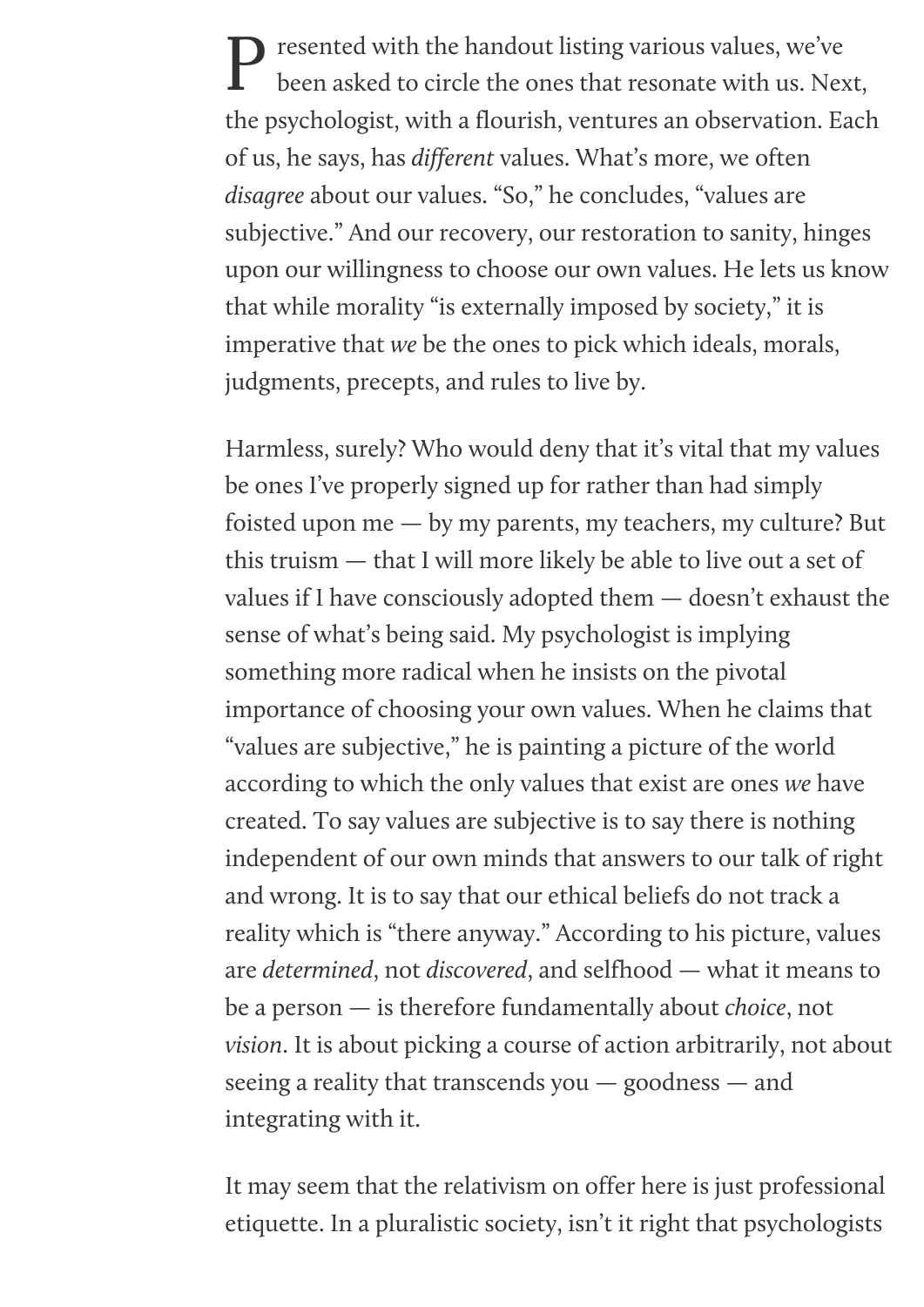stay neutral and refuse to impose particular moral systems, refuse to foist upon us what the political philosopher John Rawls named "comprehensive conceptions of the good?" Isn't the psychologist, taking me through my values-clarification exercise, merely showing restraint in keeping with his discipline? Isn't he simply applying the golden rule that therapists must *suspend judgment*? "The first duty of a psychotherapist," writes Frank Tallis in his recent book *The Act of Living*, "is to create a safe space, a situation where difficult and sometimes dangerous truths can be articulated and explored without fear of judgment, rejection, or condemnation." Indeed, wouldn't any *other* approach open up the whole enterprise to abuse, returning us to an age when the cause of lunacy was simply put down to "laxity of morals?"

I don't think so. I think the psychologists are up to more than suspending judgment. I think they really believe they've got straight on what is and is not the case in the world, that they've really uncovered the truth of the matter, which is that there are no moral facts, that good and evil are not part of the fabric of the world. This is not just wariness on psychology's part. It's radical skepticism. The idea that "we as therapists shouldn't talk about right and wrong" has become the very different idea that there is no right and wrong in the first place.

P rofessional psychology has a long history of flirting with, or outright endorsing, skepticism about objective values. outright endorsing, skepticism about objective values. Psychoanalysis was profoundly shaped by Freud's deflationary account of conscience. For Freud, guilt is no longer to be seen as a reassuring experience, evidence of our residual knowledge of good and evil, but rather as an impediment to be overcome, arising from our unhealthy internalizing of parental authority. In classical behaviorism morality appears to be merely the result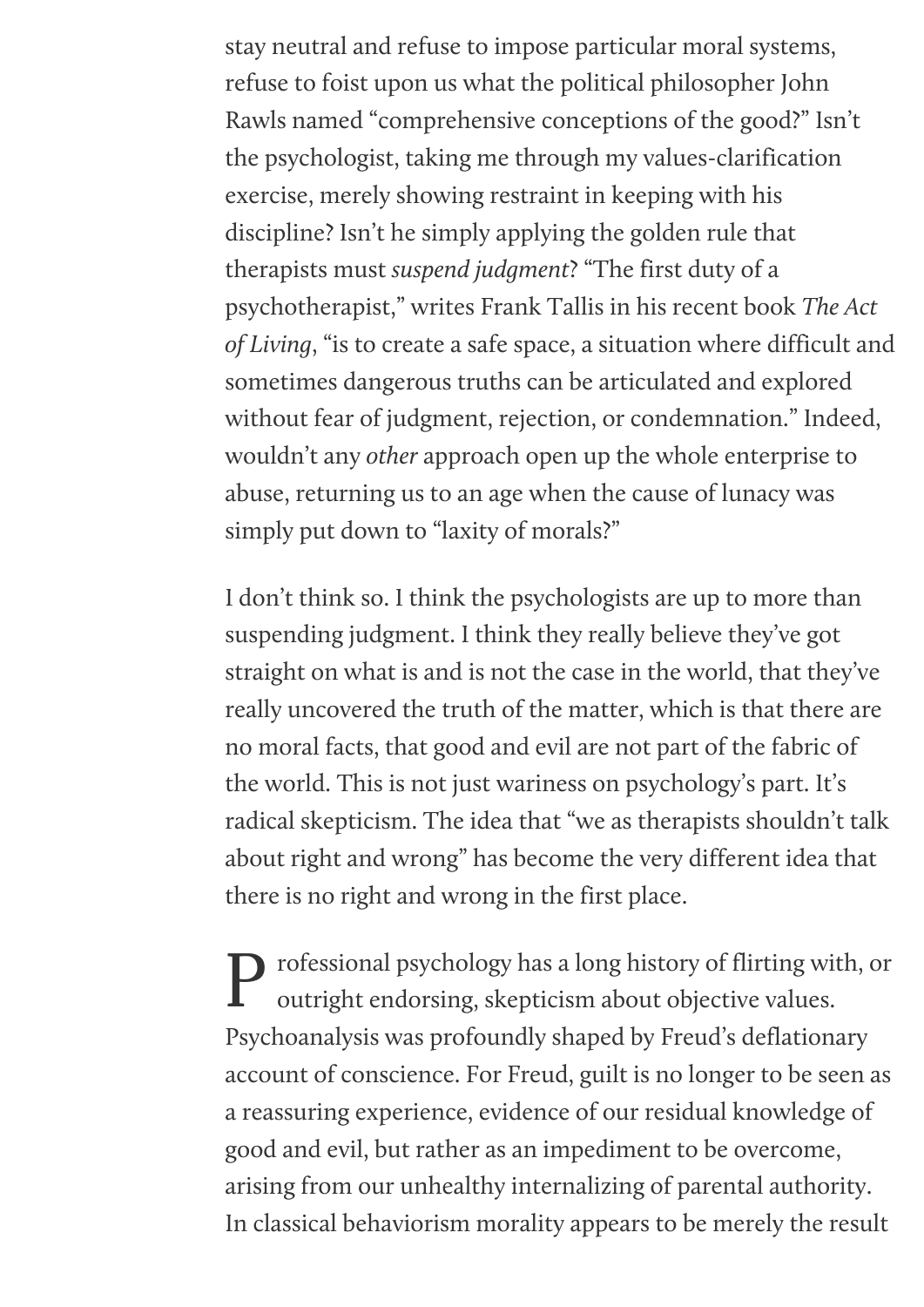of conditioning. And existential psychotherapy summoned patients to "responsibility" recast as a courageous confrontation with a world in which, as the psychologist Irvin Yalom [put it](https://www.basicbooks.com/titles/irvin-d-yalom/existential-psychotherapy/9780465021475/), "there are no rules, no ethical systems, no values; there is no external referent whatsoever; there is no grand design."

But in the twenty-first century, it is "Acceptance and Commitment Therapy" that has put values-clarification exercises front and center. Developed in the early 1980s by Steven C. Hayes, a psychologist at the University of Nevada, ACT (pronounced "act") is widely used to treat mood disorders in a variety of clinical settings. It boasts a thriving association, currently numbering 9,200 professionals, and a growing [evidence base — last year ninety-four randomized controlled](https://contextualscience.org/act_randomized_controlled_trials_1986_to_present) trials using ACT were undertaken.

ACT's focus on values stems from its clear-eyed diagnosis of depression as a disorder that estranges people from what they care about. People with depression, and I can vouch for this, are often listless and lost. ACT hopes that reconnecting people with their core values will re-awaken them in some way, inject an oomph into their daily lives. ACT is an approach insistent that the psychological techniques a patient learns — the strategies you are taught to better manage your negative thinking — must not trump issues of primary motivation. Clarifying your values is intended to keep you focused on, and inspired by, the bigger picture of your life.

In addition, values-clarification exercises aim to improve functioning by increasing psychological *flexibility*. The goal here is to help you work toward acting, amid pain and distress, in accordance with your values. Well, you're only going to achieve these goals, Acceptance and Commitment therapists insist, if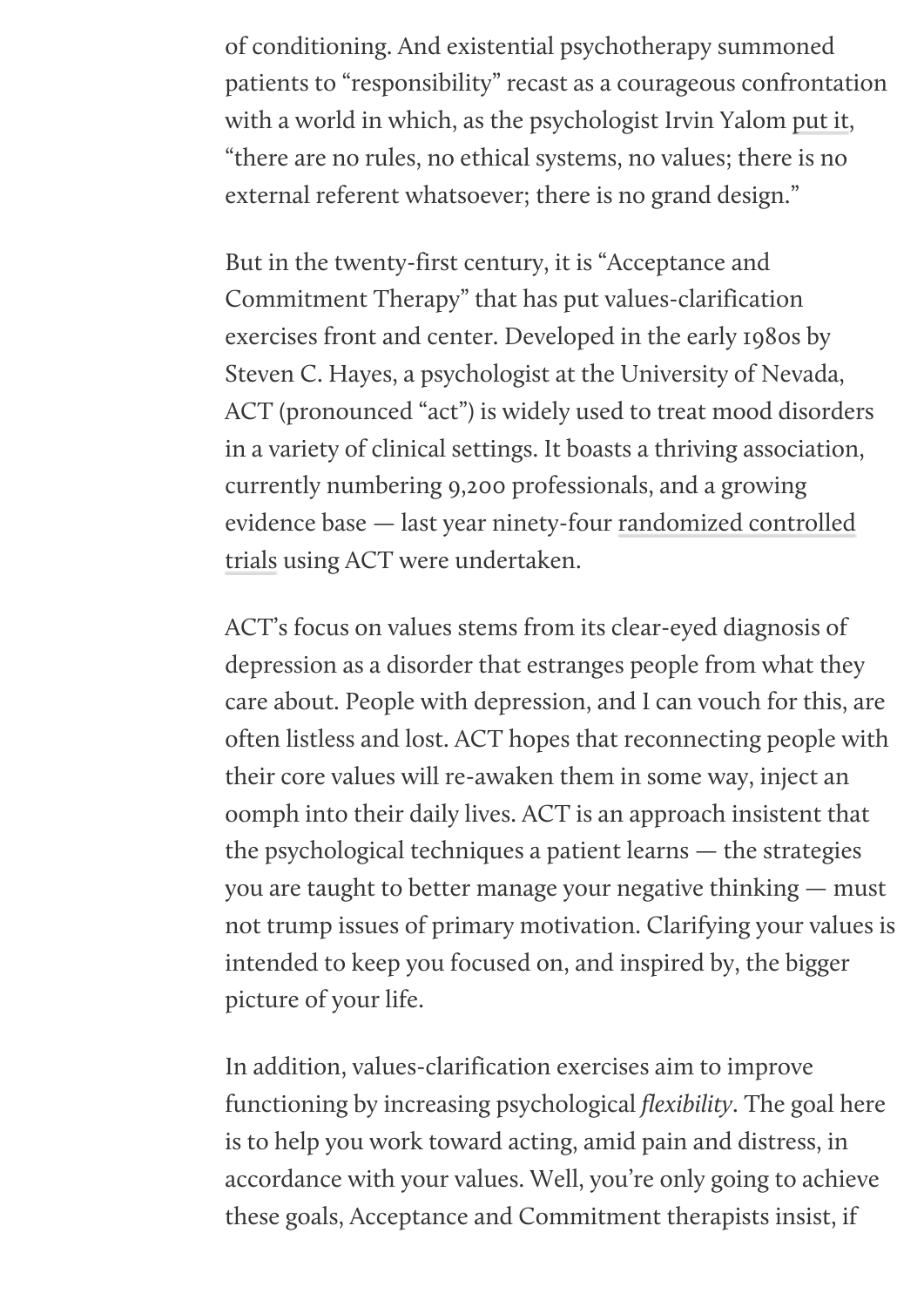you really own your core values. And you only own your core values, rather than allowing outside authorities to define them for you, if they are presented as free choices, not as something required by reason. What Hayes [writes](https://www.guilford.com/books/Acceptance-and-Commitment-Therapy/Hayes-Strosahl-Wilson/9781462528943) on this is revealing:

> In order for valuing to occur, it is critical that values *not* be confused with decisions and judgments values must instead be *choices*. A choice is a selection among alternatives that may be made *with* reasons (if reasons are available) but not *for* reasons. Choices are *not* explained, justified, linked to, or guided by verbal evaluations and judgments.

Hayes may be driven to this organizing distinction between *choices* and *judgments* out of the best of motives — he wants to preserve the patient's freedom, and thereby increase the chances of her sticking with the values she adopts. But the implication of what he says is nonetheless disastrous. By disavowing judgment and evaluation as playing any causal role in the adoption of values, Hayes, like Freud, ultimately banishes reason. The resulting relativism is [stated bluntly](https://www.actmindfully.com.au/wp-content/uploads/2019/07/Values_Checklist_-_Russ_Harris.pdf) by therapist and coach Russ Harris, ACT's disseminator-in-chief:

> Keep in mind there are no such things as "right values" or "wrong values." It's a bit like our taste in pizzas. If you prefer ham and pineapple but I prefer salami and olives, that doesn't mean that my taste in pizzas is *right* and yours is *wrong*. It just means we have different tastes.

In this morning's session, the psychologist's take on values is<br>supposed to buoy our spirits and help us orient our lives. It's n this morning's session, the psychologist's take on values is supposed to be empowering and motivating. Yet the lesson leaves me feeling *more* depressed and deeply *dis*oriented. Why?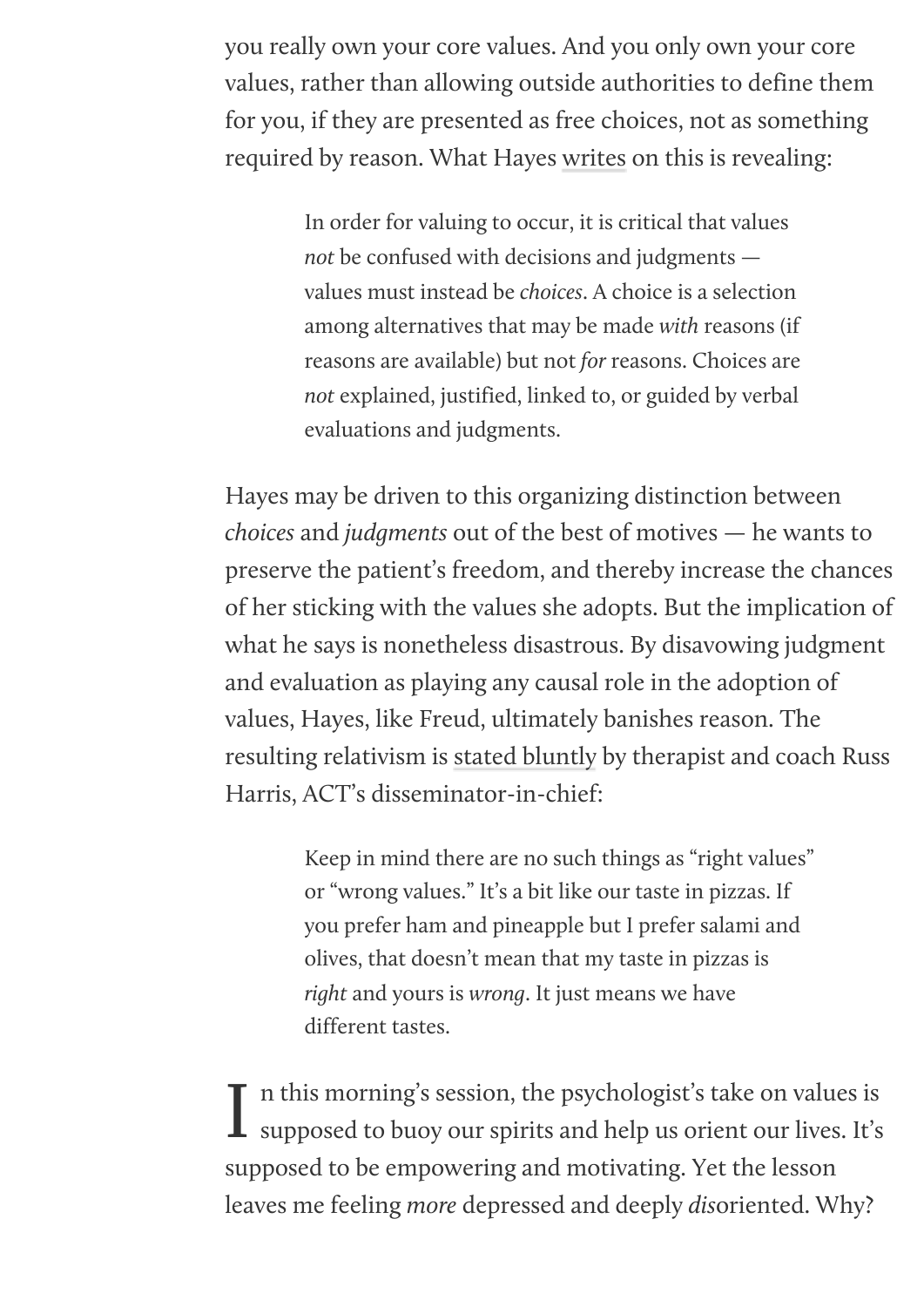I should confess at this point: I was raised religious. It was an informal but earnest strain of faith, neither dull nor rigid, intellectually open yet shaped by an expectation that God talks back. For twenty years I have wrestled with the faith I inherited, unable to shake the thought that just because I was brought up believing it doesn't make it *un*true. (I was also brought up believing that  $2 + 2 = 4$ .

In the grip of depression, though, the intellectual edifice upon which I've built my life is shattered. A different vision crowds out the spiritual one of my youth, a vision eloquently espoused by the novelist Martin Amis in his memoir *Experience*:

> The trouble with life … is its amorphousness, its ridiculous fluidity. Look at it: thinly plotted, largely themeless, sentimental and ineluctably trite. The dialogue is poor, or at least violently uneven. The twists are either predictable or sensationalist. And it's always the same beginning; and the same ending.

Where once there was God, there is silence. Where once there was hope for the Resurrection of the Body, there is "at death you break up: the bits that were you / Start speeding away from each other for ever / With no one to see," as Philip Larkin [writes](https://allpoetry.com/The-Old-Fools).

How do I try to survive that state of mind? I typically cast around for other convictions on which to reconstruct a workable conception of the world. And often the only thing I find myself able to hold on to are certain *moral* convictions. At every turn, at every juncture, I am haunted by the idea "that things could be better, more perfect, and so of course different, [than they are," as Harvard philosopher Christine Korsgaard puts](https://www.cambridge.org/core/books/sources-of-normativity/5A85034A6566FDFDE374073A015CBD2A) it. These ideals were part of my first impression of things, and they "outstrip the world we experience and seem to call it into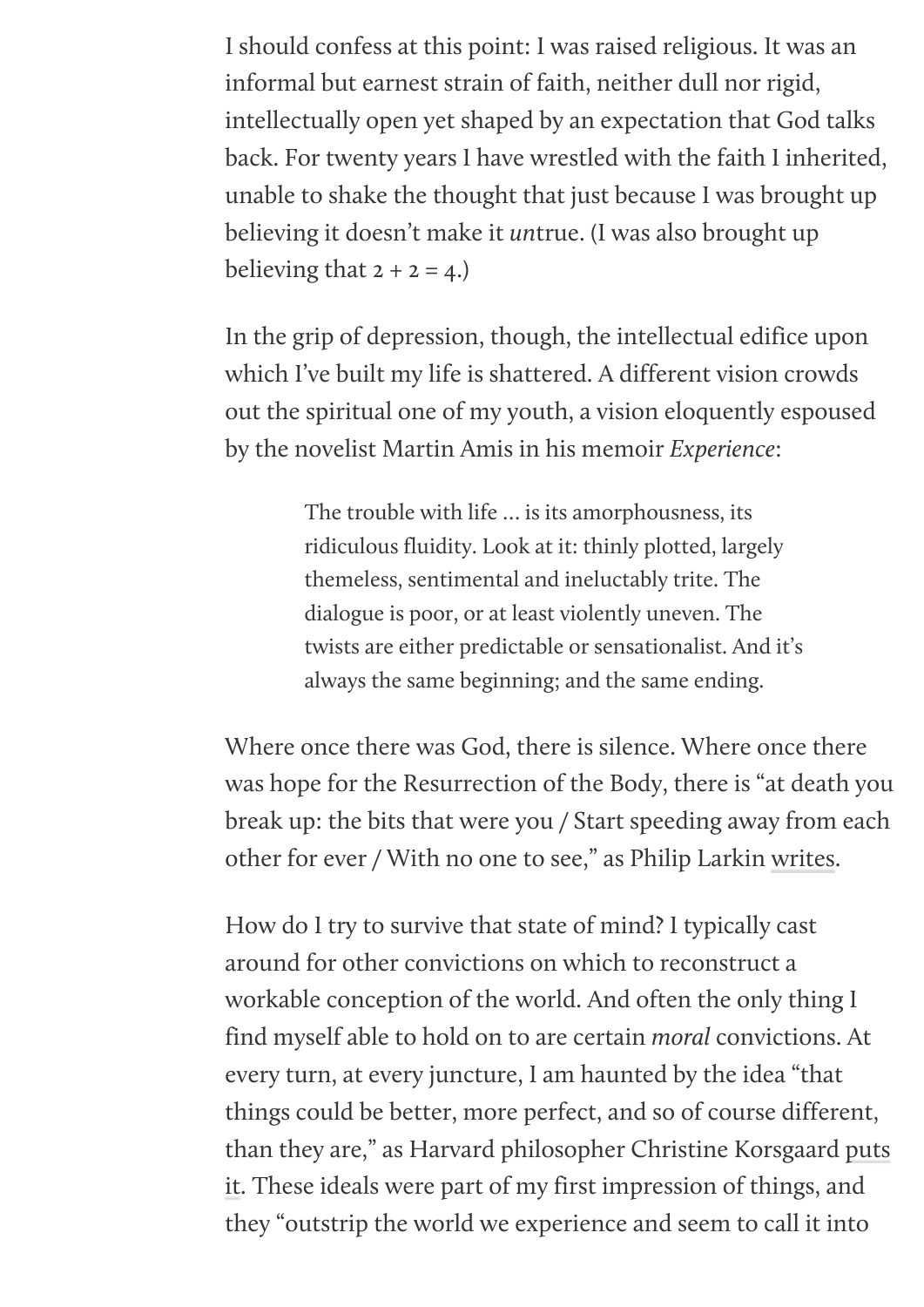question." I reflect on the fact that I tour the world and evaluate it as if it were not my home, as if some elsewhere underwrote my existence. And from this I deduce the intimations of an original goodness.

Less abstractly, when I am depressed, I alight upon certain realities and conclude that in any context, in any culture, they *have* to be wrong.

Consider this case. Justin was two months old when his fifteenyear-old mother left, eleven months old when his morbidly obese grandmother was hospitalized and died. Justin was left in the care of his grandmother's boyfriend, Arthur, a dog breeder who decided to rear Justin the only way he knew. He kept Justin in a kennel. Fed and watered him. Rarely spoke to him. Rarely played with him. Never nurtured him. For five years.

Aged six, Justin was admitted to a pediatric intensive care unit — for pneumonia. He was unable to walk, unable to speak, and given a diagnosis of "static encephalopathy," brain damage of unknown origin, unable to be treated because he tore out his IV, screamed at the staff, and threw his food and feces.

In moments of despair, I cling to my unshakeable belief that a child is not supposed to be treated that way, ever, in any world. It's the only thing I know to be true, which is why the psychology I'm now being prescribed shakes me to my core. For the implication of what I'm being taught about values is that my deepest belief — that there are values which are not up for grabs — is untenable. This relativism, for someone who is depressed, doesn't alleviate the problem; it compounds it.

Psychiatrist and Holocaust survivor Viktor Frankl insisted that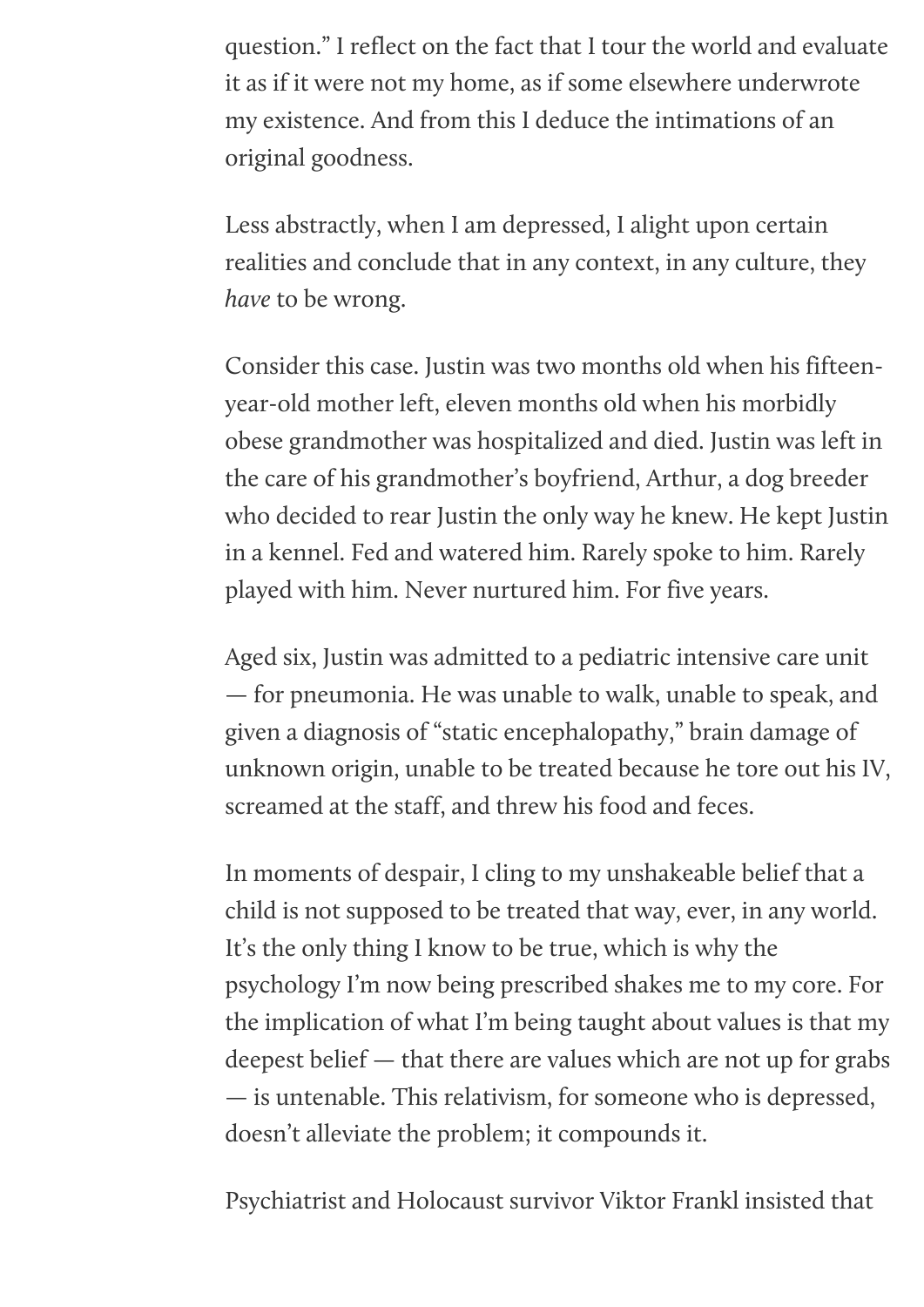we'll never be able to treat mental illness properly until we acknowledge the existential dimension of depression. "Man's search for meaning," he [wrote](http://www.beacon.org/Mans-Search-for-Meaning-P602.aspx) in 1946, "is the primary motivation in his life." So long as we conceive of a patient's suffering as resulting *solely* from a chemical imbalance that needs to be fixed with medication, we stand little chance of helping him. Even the most efficacious pharmacological regimen will not quell someone's deepest questions about how to live.

Now in one way my psychiatric hospital grasps this, making space as it does for patients to *make inquiries* about which values are worth pursuing. But in another way the hospital's therapeutic regime forecloses that search for meaning by denying the reality or importance of objective, transcendent truths by which men and women have historically navigated their lives. The provision of Acceptance and Commitment Therapy whets patients' appetite for meaning only to deprive them of real nourishment by extracting the very substance on which meaning depends: its orientation toward the absolute.

Q uestions? I raise my hand. On this hot summer morning in this drab boxy room in psychiatric hospital, something has uestions? I raise my hand. On this hot summer morning in been gnawing at me.

I've no doubt that at times in my life I have suffered from narcissism — an inflated sense of my own value. I've thought I am better than I am, because I've thought I am better than other people. Right now I am experiencing the opposite problem. "I still feel — kind of temporary about myself," as Willy Loman puts it in Arthur Miller's play *Death of a Salesman*. I showed promise when I was younger. Doors seemed miraculously to open in front of me. So I felt special, chosen for something,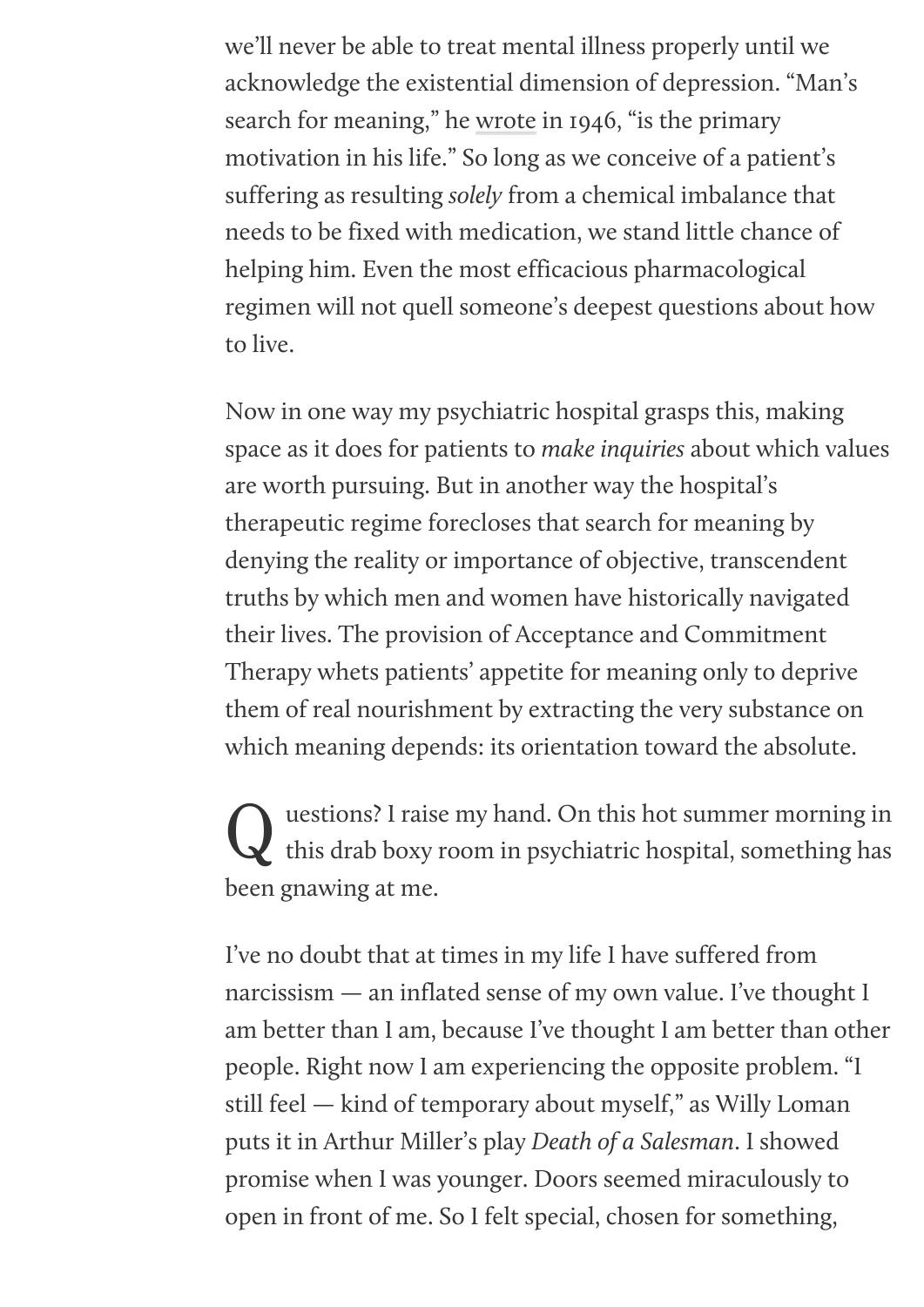"[fortune's minion.](http://shakespeare.mit.edu/1henryiv/full.html)" Grown-ups took an interest in my progress. I had great expectations, and others had them of me. But then I found myself thwarted. And that knocked my confidence. My life doesn't feel as though it's amounted to much. So now, in my own eyes, according to my own perspective, I'm not feeling that *I* amount to much. I can't see much worth in myself or in my life. Well, if value is subjective, and I'm struggling to behold any worth in my life, who can tell me I'm wrong?

In her memoir of depression, *My Sh\*t Therapist*, the Welsh writer Michelle Thomas offers this compelling picture of the illness:

> The depression I have experienced isn't just feeling low or fed up. It's the first thought to form on waking up, it's dread of leaving the oblivion of an 18-hour sleep. It's crying because you're thirsty but you can't summon the will to walk to the kitchen, take a glass, turn on the tap, fill the glass with water, turn off the tap, then drink. It's the absence of any feeling, any drive. It's collapsing onto bed, shutting the door on your parents, your loved ones, the people who want to help you, because you're exhausted from carrying the weight of your own worthlessness.

Thomas is right: depression is bound up with low self-esteem. My point is simply that a psychology steeped in relativism stands little chance of relieving you of "the weight of your own worthlessness."

In his compelling book *A Common Humanity*, the Australian philosopher Raimond Gaita tells the story of a pivotal moment in his life. Aged seventeen, he found himself working as an assistant in a psychiatric ward. The ward was very different from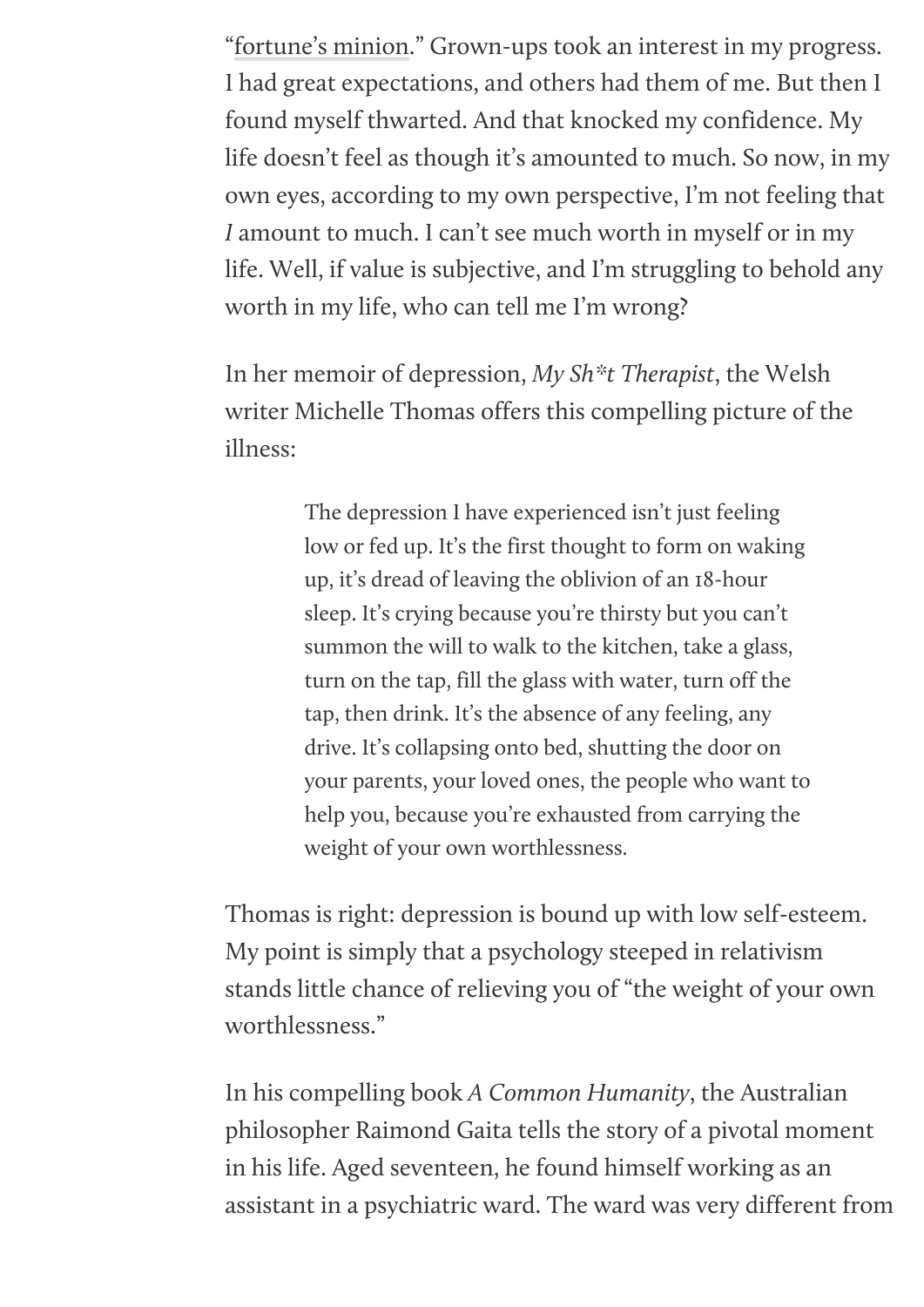mine. It was housed in an austere Victorian building circled by a high iron fence. The scant external scenery (no grass or trees to speak of) reminded Gaita of a zoo enclosure. In terms of basic care, when patients soiled themselves, they would be ordered to undress, before ward assistants like Gaita would clean them down at a mop-handle's distance.

The patients in this ward were different too. Some of them had been there for over thirty years. Friends and relatives, even parents, had long since stopped visiting them. Gaita writes:

> The patients were judged to be incurable and they appeared to have irretrievably lost everything which gives meaning to our lives. They had no grounds for self-respect insofar as we connect that with selfesteem; or, none which could be based on qualities or achievements for which we could admire or congratulate them without condescension.

But the entire way that Gaita viewed these patients was changed by the arrival one day of a particular nun. The nun treated the patients very differently. "Everything in her demeanour towards them — the way she spoke to them, her facial expressions, the inflexions of her body — …. revealed that even such patients were … the equals of those who wanted to help them; but she also revealed that in our hearts we did not believe this." Certainly, Gaita and his colleagues had been taught that they should *respect* these human beings. But in truth it depended on the love of this saint "to reveal the full humanity of those whose affliction had made their humanity invisible." It required this nun's behavior to disclose the patients' irreplaceable value.

So here's what I say to my psychologist. "The care I have received in this hospital is superb. The support, the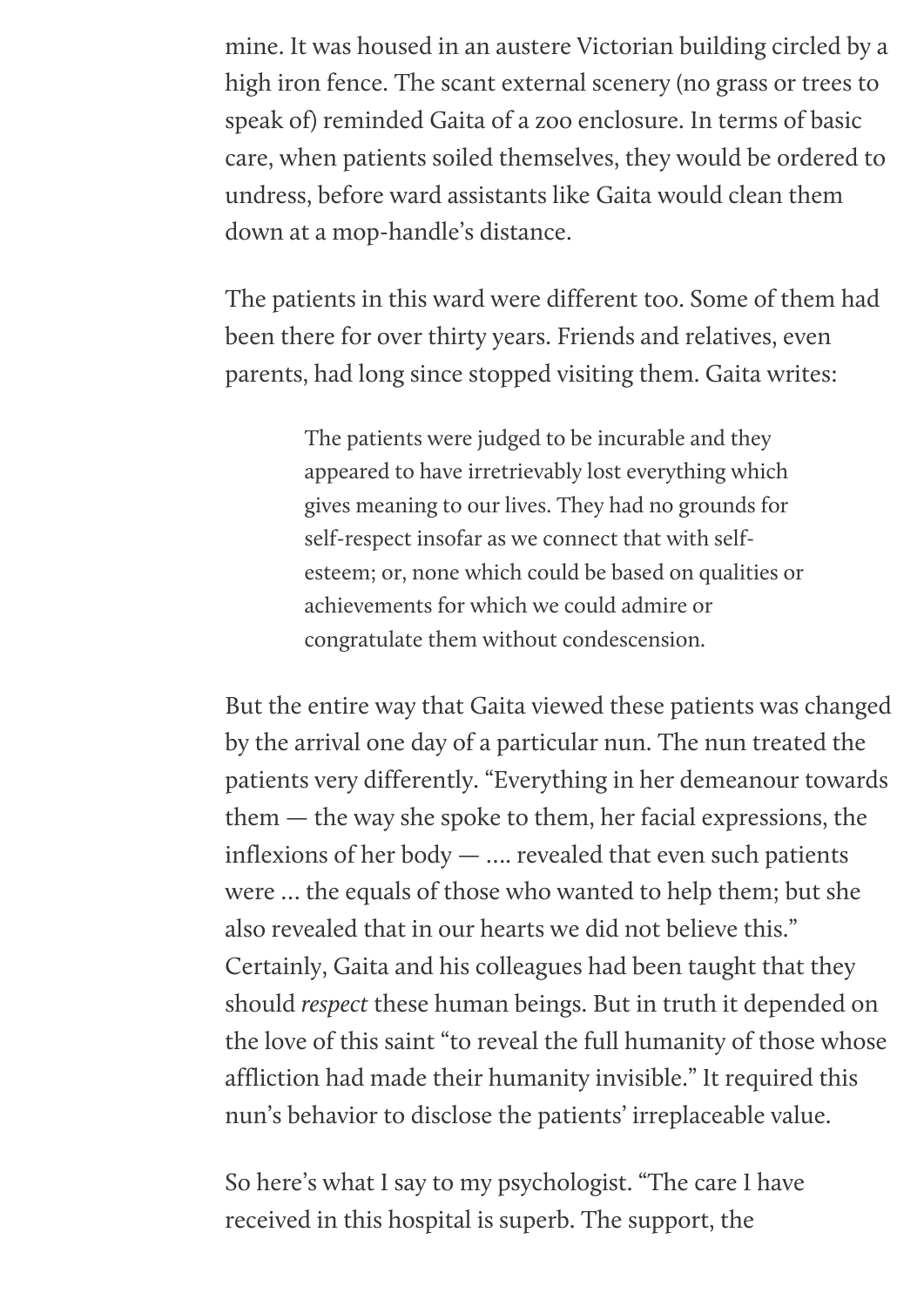understanding, the empathy. I am treated by your team as if I have irreplaceable value. When I am feeling worthless, you don't *act* as if values are subjective. You don't reply, 'Yes. You're right. If you feel worthless, you are worthless!' No, you and your team always speak and act in ways that imply fundamental disagreement with my estimation of myself. Valuing my worth, you betray your proclaimed belief in the subjectivity of all values. You embrace truths far beyond any of our mere preferences."

I finish my spiel. The psychologist pauses. I review the room. Even if I have a point, I'm still the patient. He's seen my kind before. Probably even has a code for me. "We can discuss poststructuralism if you want," he quips.

The reinstatement of good and evil in psychology would not mean the banishment of individual discovery. Actually, it mean the banishment of individual discovery. Actually, it would allow psychologists to make *more* sense of patient aspirations like "personal growth" — and indeed of the patient's desire for real agency. At the start of Khaled Hosseini's harrowing novel *The Kite Runner*, Amir's old friend Rahim Khan asks him to come visit him in Pakistan. "Standing in the kitchen with the receiver to my ear, I knew it wasn't just Rahim Khan on the line. It was my past of unatoned sins." Rahim Khan says: "There is a way to be good again." How can a psychology wedded to relativism make any sense of this possibility of finding a way to be good again, of moral transformation? What does progress or growth mean if there is no standard of goodness outside ourselves? Talk of "a way to be good again" makes no sense if "good" is merely whatever you decide it is. Goodness can function as a meaningful measure of our actions only if it is not a product of our minds.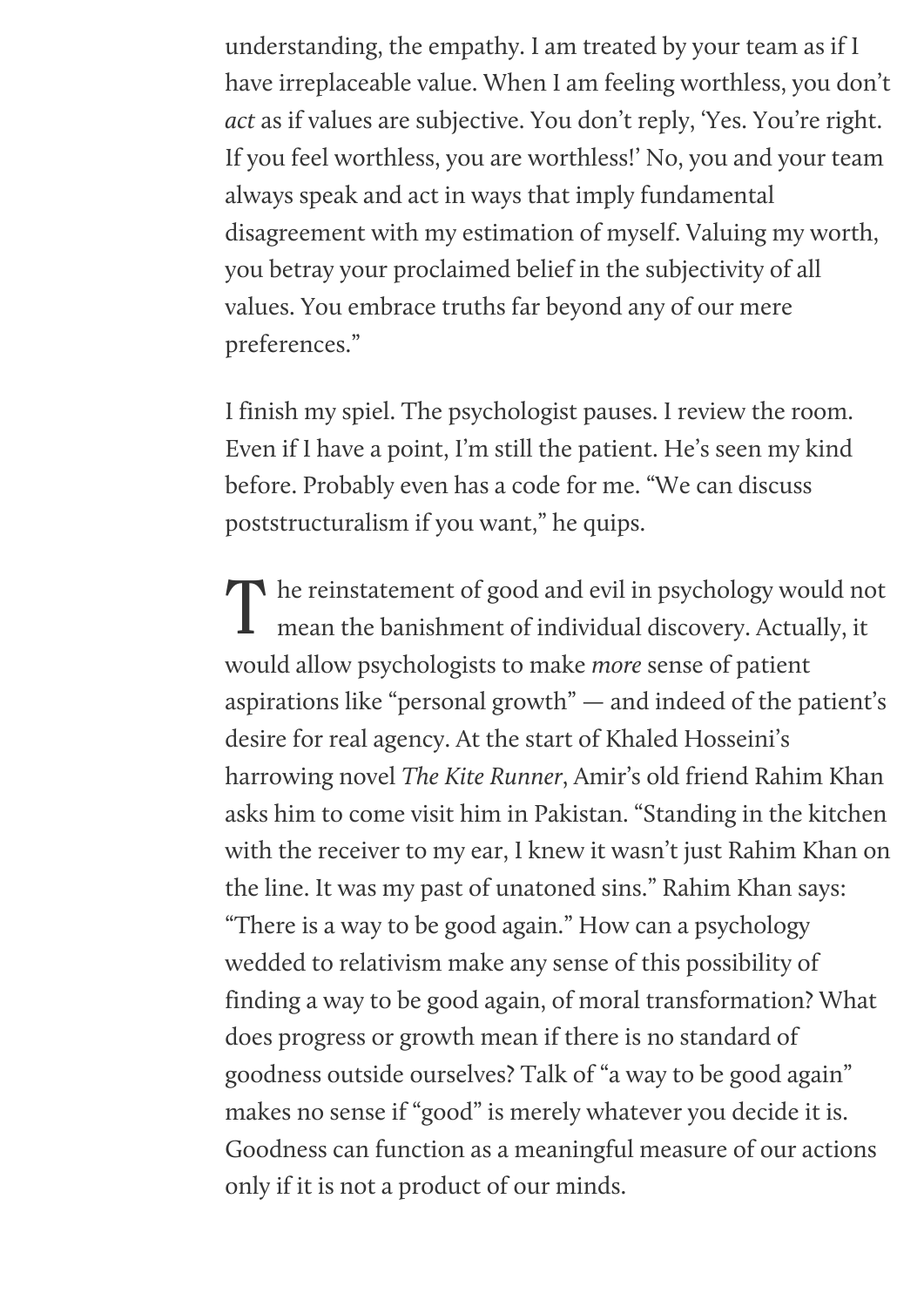This is how I come to realize that, in truth, my career has come at the expense of my children. I work all weekend. I am glued to my phone. I am never fully present with them. There but not *there*. This is because, in all honesty, my chief value has been "career," not "family." But then I begin to play out the trajectory I am on: Somewhere down the line my daughter tells me she hates me, that I was never properly available to her. Or, as a teenager she gets into trouble with the law and says my absence was a cause. Reckoning with a picture of this possible future precipitates a crisis for me. I realize that though I have lived up to my values (my career is doing fine), I am actually pursuing the wrong values. I have lost my way. I need to backtrack to where I went wrong, recognize a duty incumbent upon me, and alter my course. Not rationalizing the values I *do* have but thinking about the values I *should* have is what leads me to change.

What would it look like for psychologists to preach what they practice, to accommodate the intrinsic value they presuppose their patients to have? It would not, I think, necessarily entail a return to Victorian-style moralism, making patients stand on [stools, like Jane Eyre at Lowood School on her "pedestal of](https://www.gutenberg.org/files/1260/1260-h/1260-h.htm) infamy," and branding them sinners and liars. Rather, it would see psychologists refusing to rule out from the outset a transcendent good that is the natural end of "man's quest for meaning." It would see psychologists encouraging patients to search for values *beyond* themselves, but making that quest *for* themselves. It would see psychologists echoing Iris Murdoch's challenge, that each of us make "an attempt to look right away from self towards a distant transcendent perfection, a source of uncontaminated energy, a source of *new* and quite undreamt-of virtue."

There are values and obligations and demands out there in the